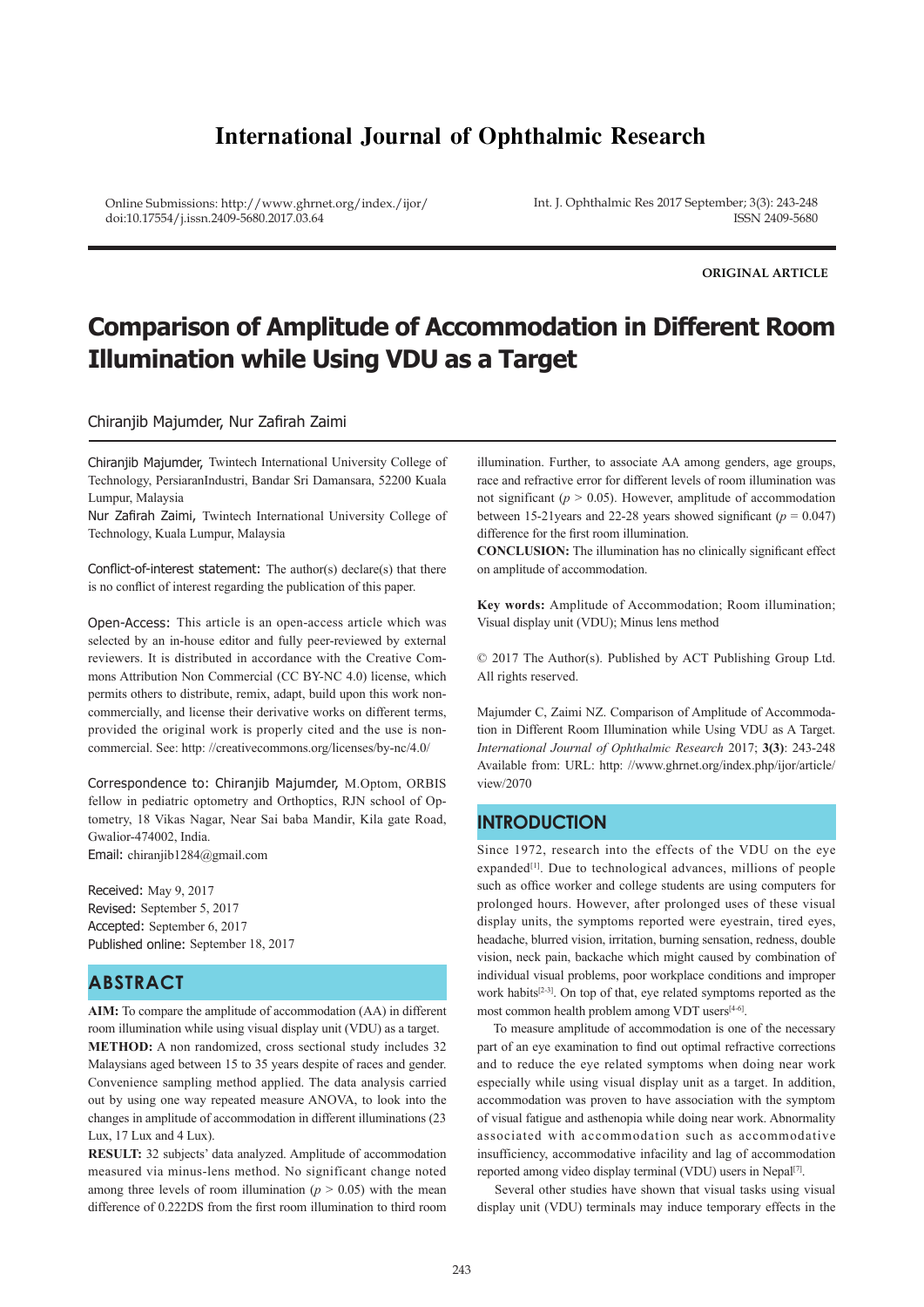visual accommodation system[8-9]. However, there are studies which suggest that other causes such as work station lighting and screen quality may induce visual problem of the task $[9]$ .

 As mentioned above, use of visual display unit not only limited among computer workers, but also among teenagers and youth who use it for entertainment or doing college works. These different groups of people may perform their near work with visual display unit under variable room illumination. Previous study showed that accommodation fatigue causes decrease of visual performance due the variety of room illuminations<sup>[10]</sup>. However, according to Shahnavaz *et al* there is no significant correlation between accommodation changes and workstation lighting with the visual fatigue among visual display unit users $[11]$ . So, the aim of this study is to find out any change in amplitude of accommodation occurs or not under different room illuminations, while using the visual display unit as a target.

# **MATERIAL AND METHODS**

#### *Study design and sampling*

A cross-sectional study performed with the help of 32 Malaysian subjects, aged 15 to 35 years. The duration of the study period was six months (January 2015 to June 2015) and the study conducted at Twintech Vision Care Center, Malaysia. All the participants need to sign written informed consent before carrying out the study. Permission to conduct the study obtained from the institute and all procedures performed after following the declaration of Helsinki. A convenient sampling technique used.

### **Inclusion and exclusion**

The inclusion criterion of the study was subjects with a best corrected visual acuity of 6/6 and N6. Subjects with any ocular pathology, presbyopia, eye movement disorder, binocular vision anomaly, systemic illness, and contact lens wearers excluded.

#### **Procedure**

Detailed history obtained from each subjects followed by measurement of visual acuity, objective and subjective refraction, pupillary evaluation, Near point of accommodation, Near point of convergence, Negative and positive relative accommodation, Negative and Positive fusional vergence for both distance and near, accommodation and vergence facility, Monocular estimation method, cover test, version and duction eye movements, slit lamp examination, and fundus examination. Those who successfully complete early assessments included in the study. "Minus lens method" used to measure amplitude of accommodation under three different room illuminations using VDU as a target. The room attuned with three different levels of room illuminations: 23 Lux  $(1<sup>st</sup>)$ , 17 Lux  $(2<sup>nd</sup>)$  and 4 Lux (3rd) based on the availability of illumination in the clinical set up. All measurements done from high to low levels of illumination. Three marks drawn in the illumination adjusting unit and whenever the starting point mark of the rotating knob coincides with those three (fixed) different markings, illumination measured with the help of Lux meter for each marking. A table equipped with a chin rest and an adjacent protector to make a constant viewing distance (33 cm) and viewing angle (30 degrees). A horizontal target of N6 size given on a VDU with a constant brightness (80%) which was same throughout the test. The subject asked to place their chin over the chin rest and the viewing angle of 30 degree adjusted from the outer canthus with the help of a protractor during each measurement to avoid bias. The testing distance fixed and measured with a ruler.

All measurements taken from the plane of trial frame. Patients those who wear spectacles, their refractive correction substituted to the trial frame before measuring the amplitude of accommodation. Subjects positioned in a headrest to ensure consistency of eye and head position. The target used was a visual display unit (Apple I-pad 2, with height of 9.50 inches and width of 7.31 inches) with a screen display of 9.7-inch (diagonal) LED-backlit glossy widescreen Multi-Touch display with IPS technology and screen resolution of 1024-by-768-pixel resolution at 132 Pixels Per Inch (PPI). Subjects tested with their best refractive correction. Measurements made on right eyes with left eyes occluded and the order reversed. Throughout the research, target remains at a fixed position (33cm and 30 degree downward gaze). The minus lenses offered in 0.25Ds step and a constant vertex distance of 12mm preserved throughout the research. The subjects asked to inform the first noticeable, continued blur that cannot cleared by conscious effort. The amplitude of accommodation is combining minus lens power introduced plus the 3.00Ds needed to focus initially on the target. The target distance of 33cm maintained rather than 40 cm to compensate the minification effect induced by minus lens and reduce the possibility of getting underestimated amplitude of accommodation. In addition, a constant viewing distance and angles can achieved easily by using the minus lens rather than the push-up method.

#### **Statistical Analysis**

The Statistical analysis done by using statistical software package Statistical Package for Social Science software (SPSS Inc., Chicago, IL, USA) version 22.0 and Microsoft Office Excel 2007. Shapiro-Wilk test was done to check the normality of the data. The results expressed as mean  $\pm$  standard deviation if the variable is continuous and as number (percentage) if the categorical, unless otherwise mentioned. To assess the amplitude of accommodation changes among refractive error groups, age groups and three different room illuminations, one way repeated measure ANOVA performed. Post hoc analysis also performed to find out the potential differences within the groups. To evaluate the changes in amplitude of accommodation for gender and race, T-test performed. A p value of less than 0.05 considered significant.

### **RESULTS**

This study had 32 subjects; 19 subjects were male (59.4%) and 13 subjects were females (40.6%) which shown in figure 1. All subjects were within an age group of 15 to 35 years. Subjects grouped into two races: Malay (81.3%) and Non Malay (18.7%) as shown in figure 2. Distribution of refractive error showed more or less equal distribution of myopia (34.4%), hypermetropia (32.8%) and emmetropia (32.8%) as shown in figure 3. Table 1 showed no statistically significant difference  $(p > 0.05)$  for amplitude of accommodation in different room illumination for gender. Comparison of amplitude of accommodation within three different age groups also showed no statistically significant difference  $(p > 0.05)$  as shown in Tables 2 and 3. However, amplitude of accommodation between 15-21years and 22-28 years showed significant ( $p = 0.047$ ) difference for the first room illumination. Comparison of amplitude of accommodation with race and refractive error showed no statistically significant differences for three different room illuminations as shown in Tables 4 and 5 respectively. Table 6 showed no significant relationship within the refractive error groups for different levels of illumination. Amplitude of accommodation and illumination levels has no significant relationship as shown in Tables 7 and 8.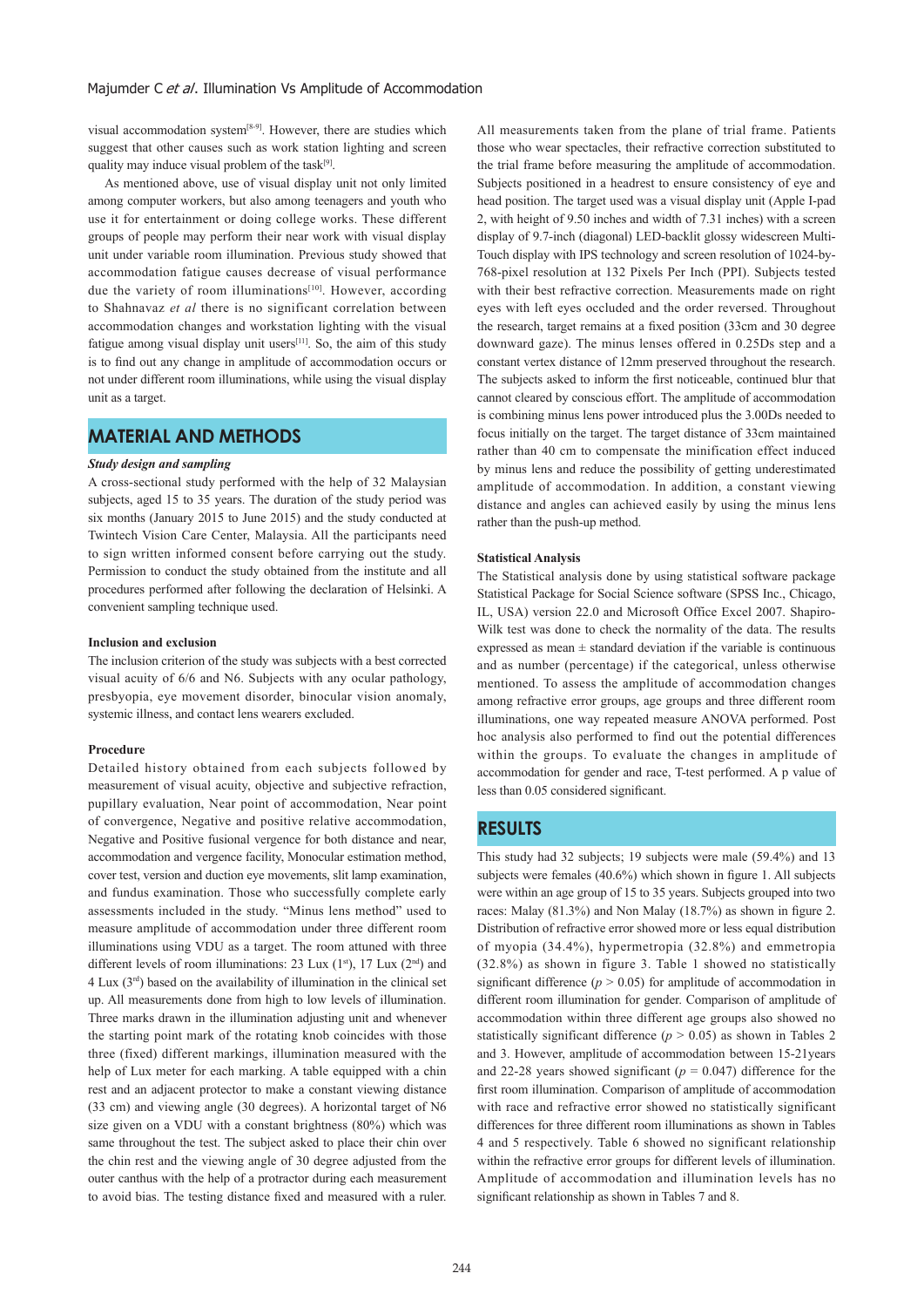



Figure 1 Showed distribution of gender where 59.4% are male and 40.6% are female.



**Figure 2** Showed distribution of race where81.3% is Malay and 18.7% is non-Malay.

#### **Table 2** Comparison of amplitude of accommodations within three different age groups in three different room illuminations.

| <b>Illumination</b> | Age                               | Mean $\pm$ SD        | $p$ value |  |
|---------------------|-----------------------------------|----------------------|-----------|--|
| 1st                 | $15 - 21$                         | $9.7046 \pm 2.56485$ |           |  |
|                     | $22 - 28$<br>$9.0513 \pm 0.58068$ |                      | 0.049     |  |
|                     | 29-35                             | $7.5300 \pm 1.04369$ |           |  |
| 2nd                 | $15 - 21$                         | $9.8904 \pm 2.78031$ | 0.067     |  |
|                     | $22 - 28$                         | $9.3838 \pm 0.54809$ |           |  |
|                     | 29-35                             | $7.6550 \pm 0.94491$ |           |  |
| 3rd                 | $15 - 21$                         | $9.8354 \pm 2.71879$ |           |  |
|                     | $22 - 28$                         | $9.6550 \pm 0.42258$ | 0.123     |  |
|                     | 29-35                             | $7.9138 \pm 1.03695$ |           |  |

*p* < 0.05 is considered significant.

### **Table 3** Post hoc test showed no significant difference within age groups for levels of illumination.

|                        | $(I)$ Age of<br>participant | $(J)$ Age of |                       |            |              | 95% Confidence Interval |                    |
|------------------------|-----------------------------|--------------|-----------------------|------------|--------------|-------------------------|--------------------|
| Dependent Variable     |                             | participant  | Mean Difference (I-J) | Std. Error | Sig.         | <b>Lower Bound</b>      | <b>Upper Bound</b> |
|                        | $15 - 21$                   | $22 - 28$    | 0.653                 | 0.874      | $\mathbf{1}$ | $-1.497$                | 2.804              |
|                        |                             | 29-35        | 2.17458*              | 0.874      | 0.047        | 0.024                   | 4.325              |
| AA in 1st illumination | $22 - 28$                   | $15 - 21$    | $-0.653$              | 0.874      | 1            | $-2.804$                | 1.497              |
|                        |                             | 29-35        | 1.521                 | 1.144      | 0.565        | $-1.294$                | 4.337              |
|                        | 29-35                       | $15 - 21$    | $-2.17458*$           | 0.874      | 0.047        | $-4.325$                | $-0.024$           |
|                        |                             | $22 - 28$    | $-1.521$              | 1.144      | 0.565        | $-4.337$                | 1.294              |
|                        | $15 - 21$                   | $22 - 28$    | 0.507                 | 0.943      |              | $-1.814$                | 2.827              |
|                        |                             | 29-35        | 2.235                 | 0.943      | 0.063        | $-0.085$                | 4.556              |
| AA in 2nd illumination | $22 - 28$                   | $15 - 21$    | $-0.507$              | 0.943      | 1            | $-2.827$                | 1.814              |
|                        |                             | 29-35        | 1.729                 | 1.234      | 0.499        | $-1.310$                | 4.767              |
|                        | 29-35                       | $15 - 21$    | $-2.235$              | 0.943      | 0.063        | $-4.556$                | 0.085              |
|                        |                             | $22 - 28$    | $-1.729$              | 1.234      | 0.499        | $-4.767$                | 1.310              |
|                        | $15 - 21$                   | $22 - 28$    | 0.180                 | 0.923      | 1            | $-2.091$                | 2.452              |
|                        |                             | 29-35        | 1.922                 | 0.923      | 0.125        | $-0.350$                | 4.193              |
| AA in 3rd illumination | $22 - 28$                   | $15 - 21$    | $-0.180$              | 0.923      | $\mathbf{1}$ | $-2.452$                | 2.091              |
|                        |                             | 29-35        | 1.741                 | 1.208      | 0.464        | $-1.233$                | 4.716              |
|                        |                             | $15 - 21$    | $-1.922$              | 0.923      | 0.125        | $-4.193$                | 0.350              |
|                        | 29-35                       | $22 - 28$    | $-1.741$              | 1.208      | 0.464        | $-4.716$                | 1.233              |

\*. The mean difference is significant at the 0.05 level.



**Figure 3** Showed distribution of refractive errors where 32.8% is emmetropia, 34.4% is myopia, and 32.8% is hyperopia.

**Table 1** Comparison of amplitude of accommodation in different room illumination between genders.

| <b>Illumination level</b> | Gender | Mean ± SD            | $p$ value |
|---------------------------|--------|----------------------|-----------|
| 1st                       | Male   | $9.5089 \pm 2.30581$ | 0.529     |
|                           | Female | $9.1204 \pm 2.47685$ |           |
| 2nd                       | Male   | $9.7437 \pm 2.56533$ | 0.459     |
|                           | Female | $9.2612 \pm 2.52262$ |           |
| 3rd                       | Male   | $9.8321 \pm 2.56622$ | 0.302     |
|                           | Female | $9.1935 \pm 2.29448$ |           |

 $p < 0.05$  is considered significant.

**Table 4** Comparison of amplitude of accommodation with race in three different room illuminations.

| <b>Illumination level</b> | Race of participant | Mean ± SD            | $p$ value |  |
|---------------------------|---------------------|----------------------|-----------|--|
| 1st                       | Malay               | $9.3210 \pm 2.49092$ | 0.799     |  |
|                           | Non-malay           | $9.4817 \pm 1.80223$ |           |  |
| 2nd                       | Malay               | $9.5165 \pm 2.69864$ | 0.796     |  |
|                           | Non-malay           | $9.6825 \pm 1.77085$ |           |  |
| 3rd                       | Malay               | $9.4671 \pm 2.59566$ | 0.379     |  |
|                           | Non-malay           | 10.0300±1.78058      |           |  |

 $p < 0.05$  is considered significant.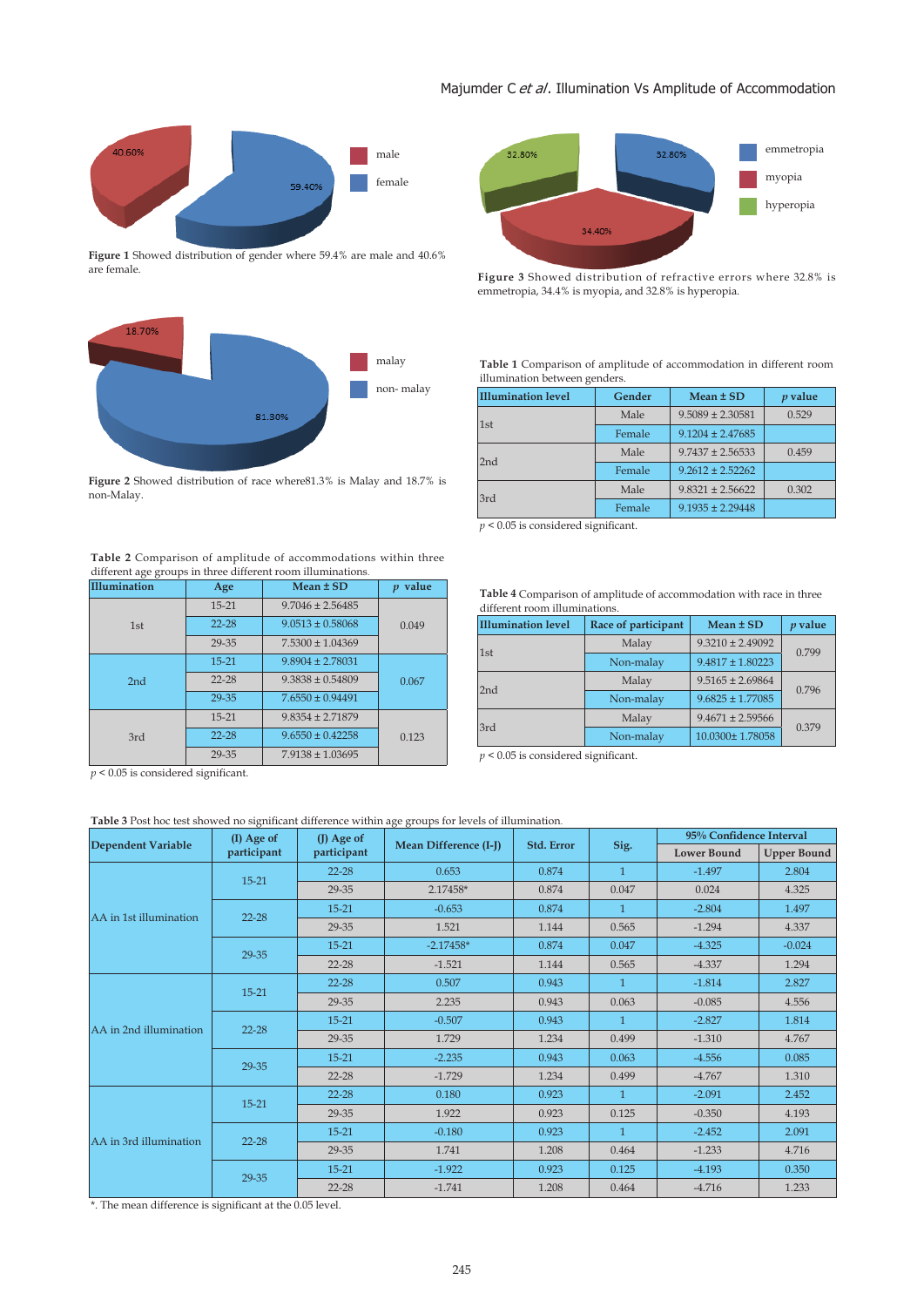# **DISCUSSION**

The objective of this study is to find out the relation between amplitude of accommodation and room illumination. This study also tried to prove another interesting relationship between gender, age, race and refractive error with amplitude of accommodation at three different room illuminations. No statistically significant difference in amplitude of accommodation between gender for three different room illuminations (*p* > 0.05) noted. Our study finding supported by Yavas *et al*'s study ( $p = 0.54$ ) although both the study

|  |                                               | Table 5 Comparison of amplitude of accommodation with refractive |  |
|--|-----------------------------------------------|------------------------------------------------------------------|--|
|  | errors in three different room illuminations. |                                                                  |  |

| Illumination level   Refractive error |           | Mean ± SD             | $p$ value |
|---------------------------------------|-----------|-----------------------|-----------|
|                                       |           | $10.2200 \pm 1.50870$ |           |
| 1st                                   | Emmetrope | $8.9336 \pm 2.93572$  | 0.121     |
|                                       |           | $8.9195 \pm 2.26174$  |           |
|                                       |           | $10.4071 \pm 1.75534$ |           |
| 2 <sub>nd</sub>                       | Emmetrope | $9.2500 \pm 2.90452$  | 0.159     |
|                                       |           | $9.0000 \pm 2.67987$  |           |
|                                       |           | $10.6414 \pm 1.83415$ |           |
| 3rd                                   | Emmetrope | $9.0941 \pm 2.57929$  | 0.05      |
|                                       |           | $9.0052 \pm 2.63437$  |           |

**Table 6** Post hoc test showed no significant difference within refractive errors for levels of illuminations

*p* < 0.05 is considered significant.

uses different techniques to measure amplitude of accommodation (i.e. minus lens technique and infra-red photorefractor technique respectively)[12]. However, this study noted the difference of amplitude of accommodation for three different room illuminations at 30° downward gaze in compare to Yavas *et al*'s study where they have viewed the difference of amplitude of accommodation at primary gaze<sup>[12]</sup>. There is no previous study which can contradict or support our study for amplitude of accommodation at three different illumination level and gender.

 When amplitude of accommodation for three age groups (15-21, 22-28, 29-35 years) compared, no statistically significant difference in amplitude of accommodation found among three groups for second room illumination ( $p = 0.067$ ) and third room illumination  $(p = 0.123)$ , but a significant difference noted for the first room illumination ( $p = 0.049$ ). This study results contradict Atchison et al's result where they found a significant relation between age group

**Table 7** Comparison of Amplitude of Accommodation in three different room illuminations.

| <b>Illumination level</b> | Amplitude of Accommodation (D)<br>$Mean \pm SD$ | $p$ value |
|---------------------------|-------------------------------------------------|-----------|
| $\vert$ 1st               | $9.3511 \pm 2.36516$                            |           |
| 2nd                       | $9.5477 \pm 2.53915$                            | 0.118     |
| 3rd                       | $9.5727 \pm 2.46105$                            |           |

*p* < 0.05 is considered significant.

| <b>Dependent Variable</b> | <b>Refractive error</b><br>(I) | (J) Refractive error | Mean Difference (I-J) | Std. Error | Sig.           | 95% Confidence Interval |                    |
|---------------------------|--------------------------------|----------------------|-----------------------|------------|----------------|-------------------------|--------------------|
|                           | of participant                 | of participant       |                       |            |                | <b>Lower Bound</b>      | <b>Upper Bound</b> |
|                           | emmetrope                      | myope                | 1.286                 | 0.708      | 0.223          | $-0.457$                | 3.030              |
|                           |                                | hyperope             | 1.300                 | 0.717      | 0.223          | $-0.463$                | 3.064              |
| AA in 1st illumination    |                                | emmetrope            | $-1.286$              | 0.708      | 0.223          | $-3.030$                | 0.457              |
|                           | myope                          | hyperope             | 0.014                 | 0.708      | $\mathbf{1}$   | $-1.730$                | 1.758              |
|                           | hyperope                       | emmetrope            | $-1.300$              | 0.717      | 0.223          | $-3.064$                | 0.463              |
|                           |                                | myope                | $-0.014$              | 0.708      | $\mathbf{1}$   | $-1.758$                | 1.730              |
|                           | emmetrope                      | myope                | 1.157                 | 0.764      | 0.405          | $-0.723$                | 3.038              |
|                           |                                | hyperope             | 1.407                 | 0.773      | 0.221          | $-0.495$                | 3.309              |
| AA in 2nd illumination    | myope                          | emmetrope            | $-1.157$              | 0.764      | 0.405          | $-3.038$                | 0.723              |
|                           |                                | hyperope             | 0.25                  | 0.764      | $\mathbf{1}$   | $-1.631$                | 2.131              |
|                           | hyperope                       | emmetrope            | $-1.407$              | 0.773      | 0.221          | $-3.309$                | 0.495              |
|                           |                                | myope                | $-0.25$               | 0.764      | $\mathbf{1}$   | $-2.131$                | 1.631              |
|                           | emmetrope                      | hyperope             | 1.636                 | 0.735      | 0.089          | $-0.173$                | 3.445              |
|                           |                                | myope                | $-1.547$              | 0.726      | 0.112          | $-3.336$                | 0.241              |
| AA in 3rd illumination    |                                | hyperope             | 0.089                 | 0.726      | $\overline{1}$ | $-1.699$                | 1.877              |
|                           | myope                          | emmetrope            | $-1.547$              | 0.726      | 0.112          | 0.241                   | $-3.336$           |
|                           |                                | myope                | $-0.089$              | 0.726      | 1              | $-1.877$                | 1.699              |
|                           | hyperope                       | emmetrope            | 1.636                 | 0.735      | 0.089          | 3.445                   | $-0.173$           |

\*. The mean difference is significant at the 0.05 level.

#### **Table 8** Post hoc test showed no significant difference within Amplitude of Accommodation for levels of illumination.

| <b>Pairwise Comparisons</b> |                                                  |          |       |                    |                                         |       |
|-----------------------------|--------------------------------------------------|----------|-------|--------------------|-----------------------------------------|-------|
|                             |                                                  |          |       |                    | 95% Confidence Interval for Differencea |       |
| $(I)$ AA                    | Mean Difference (I-J) <br>Std. Error<br>$(I)$ AA |          | Sig.a | <b>Lower Bound</b> | <b>Upper Bound</b>                      |       |
| 1st                         | 2nd                                              | $-0.197$ | 0.099 | 0.158              | $-0.441$                                | 0.048 |
|                             | 3rd                                              | $-0.222$ | 0.14  | 0.352              | $-0.565$                                | 0.122 |
| 2 <sub>nd</sub>             | 1st                                              | 0.197    | 0.099 | 0.158              | $-0.048$                                | 0.441 |
|                             | 3rd                                              | $-0.025$ | 0.096 |                    | $-0.261$                                | 0.211 |
| 3rd                         | 1st                                              | 0.222    | 0.14  | 0.352              | $-0.122$                                | 0.565 |
|                             | 2 <sub>nd</sub>                                  | 0.025    | 0.096 |                    | $-0.211$                                | 0.261 |

*p* < 0.05 is considered significant.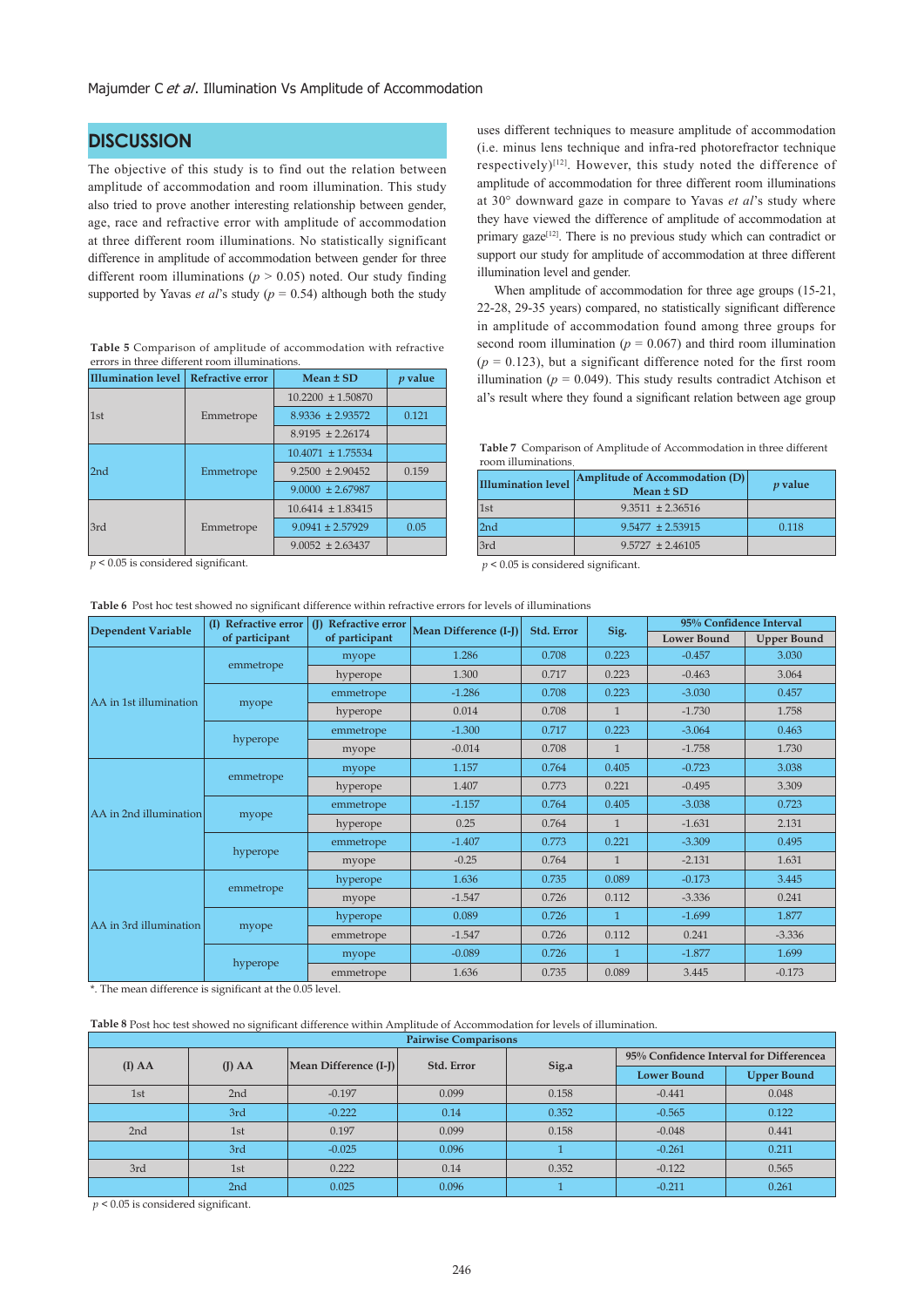and eye gaze direction for both nearpoint and amplitude  $(p < 0.05)$ but not for far point  $(p = 0.31)^{[13]}$ . The age group of 15-35 recruited for our study because normal amplitude of accommodation need to be measured. Unequal distribution of subjects is the reason why we did not find any significant difference between the amplitude of accommodation for second and third room illuminations and age group compared to Atchison et al's study<sup>[13]</sup>. In this study most of our subjects fall under the age group of 15-21 years. Further, Atchison et al study measures amplitude of accommodation in different eye gaze done by using push-up method whereas minus lens technique used for this study for three illumination, which could be the possible reasons for the discrepancy between our findings and Atchison et al's study findings.<sup>13</sup> Besides, we didn't find any study that either agree or contradict our results about the significant interaction between the room illumination and the age groups.

 This study didn't show any significant difference in the amplitude of accommodation among race for three different room illumination ( first room illumination  $p = 0.799$ , second room illumination  $p =$ 0.796 and third room illumination  $p = 0.379$ ). This study finding for the amplitude of accommodation among race contradicts Edwards et al's study,where the effect of race has reported to influence the amplitude of accommodation. Caucasion subjects having higher amplitude of accommodation than Chinese subjects<sup>[14]</sup>. The possible difference between our study and Edwards et al's st is because of the method and ethinicity difference. This study used minus lens technique whereas Edward et al used push up technique to measure ampitude of accommodation. Moreover, in this study majority of the subjects were Malay in compare to Edward et al's study where chinese predominance was more. This study didn't show any statistically significant difference in the amplitude of accommodation among different refractive error groups for three different room illuminations (first room illumination  $p = 0.121$ , second room illumination  $p = 0.159$  and third room illumination  $p = 0.050$ <sup>[14]</sup>. However, there is no previous study is there to support or contradict our results in a sense to prove a significant interaction between refractive error and amplitude of accommodation for three different room illumination.

 Although the main purpose of this study is to find out the relationship between amplitude of accommodation and different room illumination. There is no statistically significant relationship exists between amplitude of accommodation and different room illumination ( $p = 0.118$ ). Furthermore, we have established that amplitude of accommodation increases from the first room illumination to the third room illumination with the mean difference of 0.222DS. This study finding contradicts Gur *et al*'s finding where amplitude of accommodation decreased of 0.69DS among the VDU workers, before and after work examination with significance value of  $(p < 0.0001)^{[15]}$ . Due to the method difference a large discrepancy exists between the two study result. This study used minus lens technique whereas Gur *et al*'s study used push-up method with nonilluminated target to measure the amplitude of accommodation. Besides that, measurement of AA done under three different room illuminations for this study but Gur *et al* study was performed under fixed room illumination<sup>[15]</sup>. In another study by M Shivaram *et al* also showed no significant difference in NPA (*p* = 0.43) with different spectral distribution of light which supports our study findings<sup>[16]</sup>.

# **CONCLUSION**

amplitude of accommodation, although amplitude of accommodation (AA) increased with a decrease of room illumination. In addition to that age group, gender, race and refractive error also showed no significant effect on amplitude of accommodation for three different room illuminations except age group for the first room illumination.

# **ACKNOWLEDGEMENTS**

I would like to thank all my colleagues for their valuable guidance and advice throughout the research. I am grateful to our Dean and Vice chancellor of our university for giving me the opportunity to conduct this research. Special thanks to all my subjects who had participated to make this research complete.

### **REFERENCE**

- 1. Matula R A. Effects of visual display units on the eyes: A bibliography (1972- 1980). *Human Factors* 1981; **23**: 581-586; [PMID: 7033106]; [DOI: 10.1177/001872088102300507]
- 2. Cole BL, Maddocks JD, Sharpe K. Effect of VDUs on the eyesreport of a six-year epidemiological study. *Optom Vis Sci* 1996; **73**: 512-528; [PMID: 8869982]
- 3. Collins MJ, Brown B, Bowman KJ, Carkeet A. Symptoms associated with VDT use. *Clin Exp optometry* 1990; **73**: 111-118; [DOI: 10.1111/j.1444-0938.1990.tb03864.x]
- 4. Sheedy JE. Vision problems at video display terminals: A survey of optometrists. *J Am Optom Assoc* 1992; **63**: 687-692; [PMID:1430742]
- 5. Costanza MA. Visual and ocular symptoms related to the use of video display terminals. *J Behav Optom*. 1994; **5**: 31-36
- 6. Thomson WD. Eye problems and visual display terminals the facts anad fallacies. *Ophthalmic Physiol Opt.* 1998; **18**: 111-119; [PMID: 9692030]
- 7. Shrestha GS, Mohamed FN, Shah DN. Visual problems among video display terminal (VDT) users in *Nepal. J Optom*. 2011; **4(2)**:56-62; [PMCID: PMC3974381]; [DOI: 10.1016/S1888- 4296(11)70042-5]
- 8. Holler H, Kundi M, Schmid H, Stidl H G, Thaler A, Winter N. Arbeitsbeanspruchung und Augenbelastung an Bildschirmgeraten. Ed. Automationsausschuss des Gewerkschaftsbundes. Altmannsdorfer Strasse 154, A-1232 Wien. 1975.
- 9. Laubli T, Hunting W, Grandjean E. Visual impairments in VDU operators related to environmental conditions. Ergonomic aspects of visual display terminals. 1980 Mar: 85-94.
- 10. Simonson E, Brozek J. Effects of illumination level on visual performance and fatigue. *JOSA*. 1948 Apr 1; **38(4)**: 384-397. [PMID: 18913499]
- 11. Shahnavaz H & Hedman L. Visual Accommodation Changes In Vdu-Operators Related To Environmental Lighting And Screen Quality. *Ergonomics* 1984; 27:10, 1071-82; [PMID: 6510407]; [DOI: 10.1080/00140138408963586]
- 12. Yavas G.F, Ozturk F, Kusbeci T, Inan UU, Kaplan U, Ermis SS. (23 May 2008). Evaluation of the change in accommodation amplitude in subjects with pseudoexfoliation. *Eye*. 2009; **23**: 822- 26; [PMID: 18497833]; [DOI: 10.1038/eye.2008.143]
- 13. Atchison DA, Claydon CA, Irwin SE. Amplitude of accommodation for different head positions and different directions of eye gaze. *Optom Vis Sci.* 1994; **71**: 339-45; [PMID: 8065710]
- 14. Edwards MH, Law LF, Lee CM, Leung KM. & Lui WO. Clinical norms for amplitude of accommodation in Chinese. *Opthal Physiol Opt* 1993; **13**: 199-204; [PMID:8265157]
- 15. Gur S, Ron S and Heicklen-Klein A. Objective evaluation of visual fatigue in VDU workers. *Occup. Med.* 1994; **44**: 201-04; [PMID: 7949062]

Changing the level of room illumination has no significant effect on